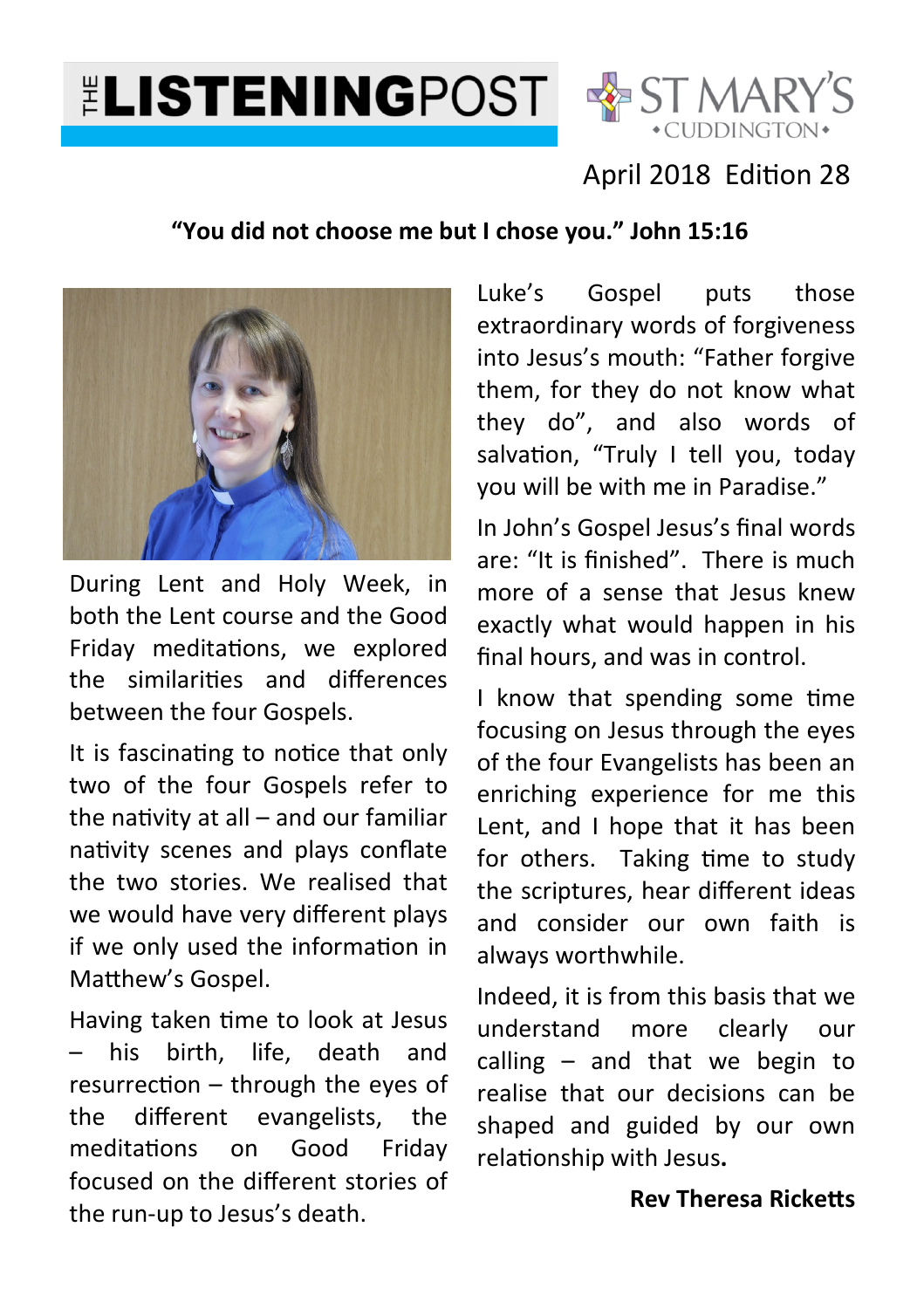### **Thank you for your prayers**

A friend of one of our church memhers has written

"I would like to thank everyone who has been praying for my family. I can't thank you enough as, without your prayers and others, it could have been a very different story.

Last July my husband had open heart surgery. It was successful and he is now almost completely well and is back at work, but it took him eight weeks to recover from the operation.

Eight weeks after his surgery our granddaughter nearly died with sepsis. She was on life support for ten weeks and during this time got weaker and weaker. Praise God she survived and did not suffer any lasting damage. Although there is still a long way to go she is now at



home. She is walking with a zimmer frame and trying to get stronger as she wants to walk down the aisle when she gets married in June.

We are so thankful for what our Lord has done in both their lives and want to thank you for faithfully praying for my family.

I do not attend your church but I do go to the Women's Group. I find you all to be very friendly and welcoming and really enjoy the fellowship."

# **Open House and Songs of Celebration at Guildford Cathedral on Sunday 13 May**

The People's Cathedral Project has now been completed and the cathedral restored to its former glory. The interior has been refurbished with upgraded ligh
ng and sound systems, new interactive interpretation displays and improved



access for those with disabili
es. The organ has been fully refurbished and sounds stunning once more.

To mark this achievement, which a number of people in our congregation generously supported,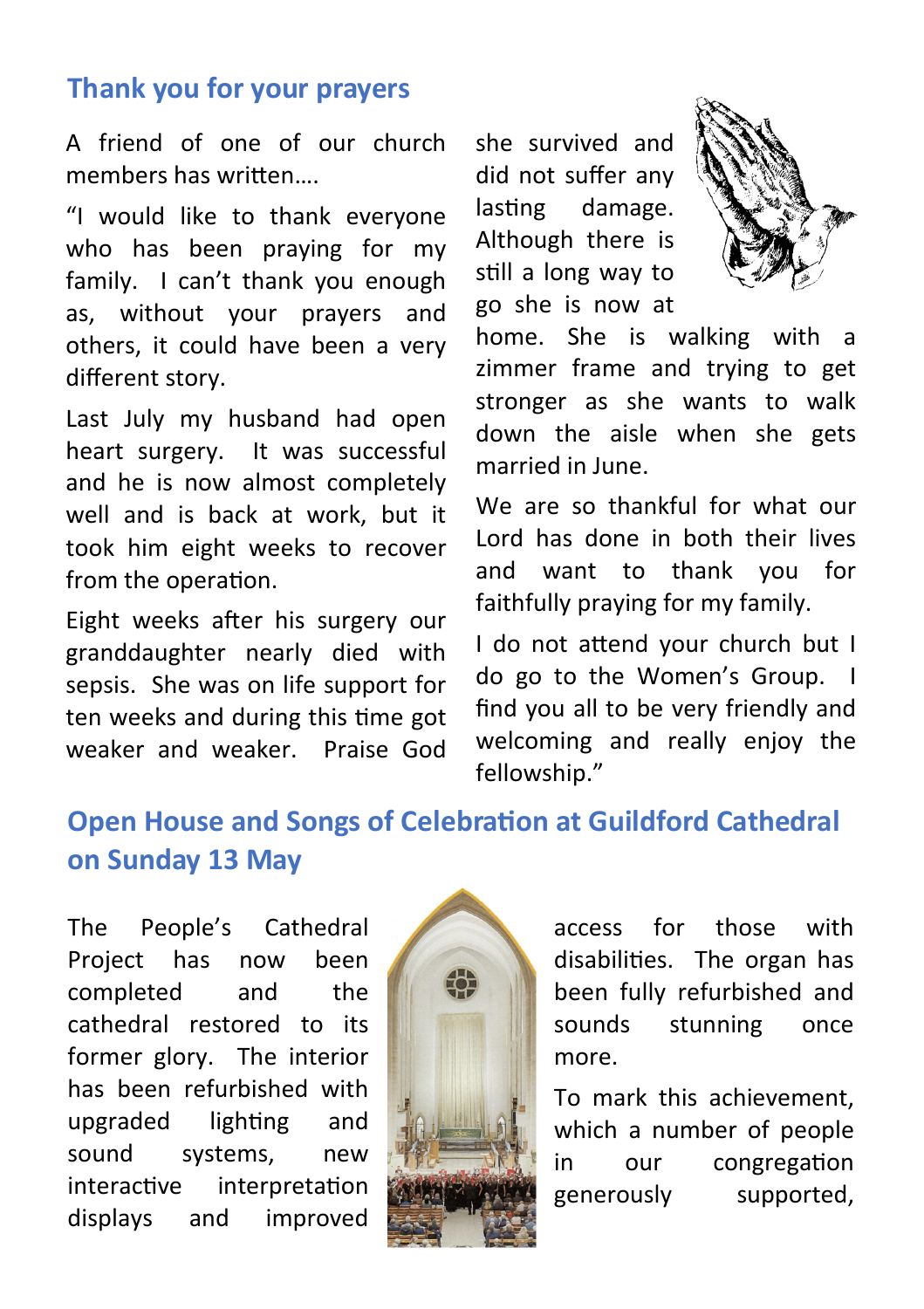there will be an open house afternoon of celebration on Sunday  $13<sup>th</sup>$  May 2018, from 4pm-6pm.

There will be organ recitals by the cathedral organists, short talks on the restoration project and organ refurbishment, and later in the afternoon the opportunity to listen to the choirs rehearsing for the Songs of Celebration Service which will conclude the afternoon at 6pm. Children's activities and crafts will be available throughout together with the opportunity to explore individually the various displays. Refreshments will also be available throughout at Seasons Restaurant.

For those who can recall the months of scaffolding and disruption it is a great joy to see the building regain its peaceful and awesome character which (in my opinion at least) make it such a special House of God. It is well worth the short trip down the A3!

If you would like any further details please pick up a flyer from the back of church or speak to Jenny or myself.

#### **Malcolm Coffey**

#### **Auf Wiedersehen, Michael**



On Easter Sunday we said farewell to Michael.

We wish him success with his studies and training in Germany.

Six choir members have received RSCM Voice for Life awards recognising vocal skills, musical understanding and knowledge of repertoire.